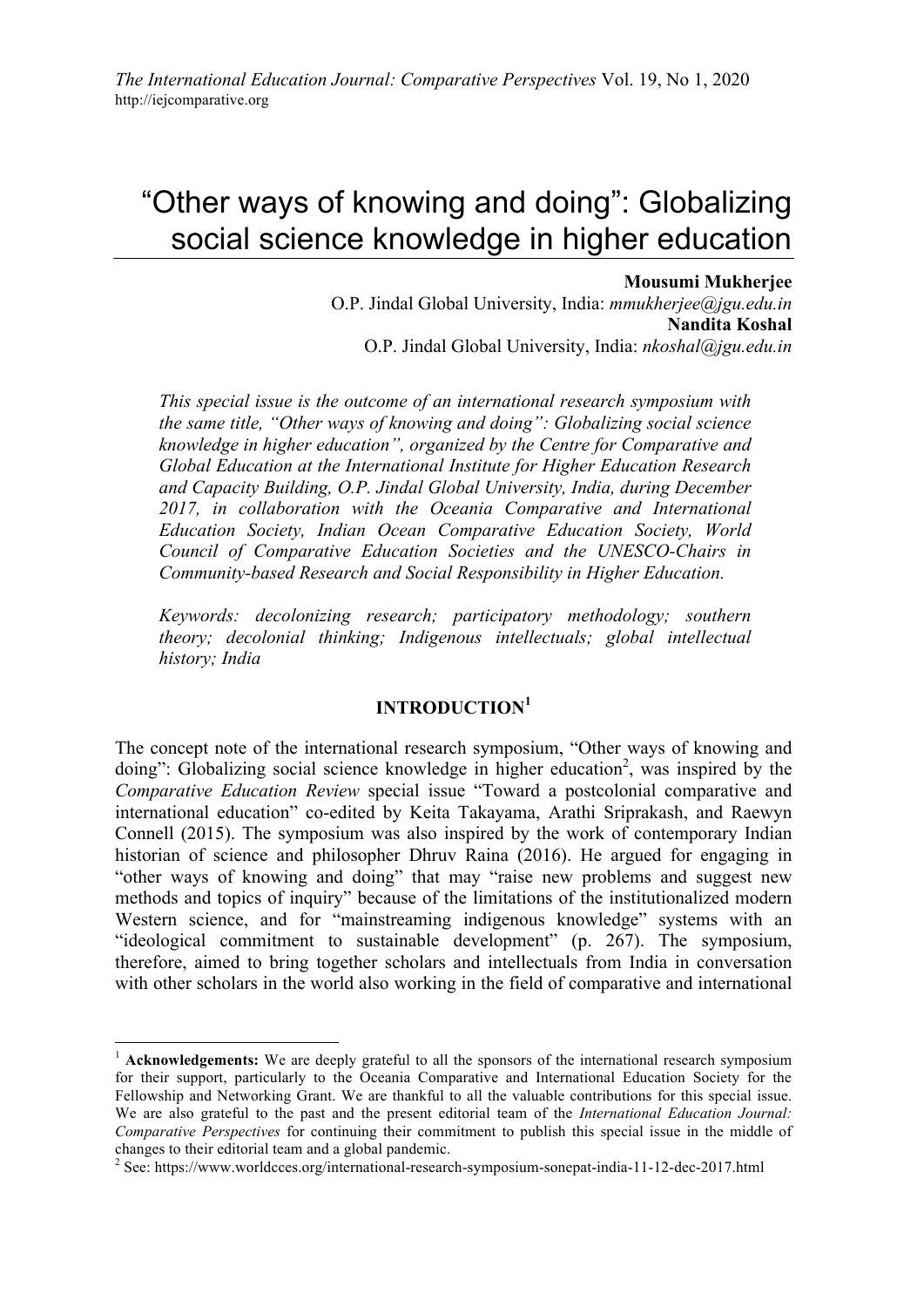education, who are seeking to globalize social science knowledge creation in higher education.

#### **HISTORY AND SOCIAL SCIENCES IN COMPARATIVE EDUCATION**

As defined by an expert in the field of comparative and international education, Erwin Epstein (2008), comparative education is "the application of the intellectual tools of history and social sciences to understanding international issues of education" (p. 373). However, though the scholars in the field have been mindful of contextual differences, the field's knowledge base has been highly unequal, as argued by Philip Altbach (1991), Past-President of the Comparative and International Education Society (CIES). Likewise, Mukherjee (2019) notes that the "application of the intellectual tools of history and social sciences" referred to by Epstein has been a mostly Euro-American-centric understanding and knowledge of history and social sciences. However, the understanding of such history and social sciences have been evolving in recent years with the advent of critical bilingual and bi-cultural scholars in the field of comparative education. Therefore, in 2019, Regina Cortina, in her Presidential address at the CIES annual conference in San Francisco, argued for "decolonial thinking and research paradigms that contest North-South hierarchies in knowledge in order to promote equality and justice in local and global communities" (p. 463).

Much like Darder (2015, 2018) and Cortina (2019), as a "critical bicultural educational researcher" drawing on insights from her own empirical field research in India, Mukherjee (2017, 2019) argued how her "double consciousness" as a transnational "bi-cultural" researcher was useful in establishing intercultural dialogue and a relational participatory approach in conducting institutional ethnography and knowledge creation. This subjective identity as an "embodied knower" was methodologically powerful "in establishing intercultural dialogue in research and in seeking out subaltern voices during fieldwork" (Mukherjee, 2019, p. 10). Further, it proved to be useful in "doing Southern theory" (Takayama, Heimans, Amazan, & Maniam, 2016) by engaging with the critical writings of 19<sup>th</sup> century Bengali intellectual and education reformer, Rabindranath Tagore, for both analytic (ideological) and hermeneutic (affective historical) engagement with data gathered from the field.

The above discussion emphasizes that the "knowing" and "doing" of comparative education as a field of research has been changing in recent years with the faster processes of globalization and the increasing mobility of scholars around the globe and concurrent scholarly engagement of bi-lingual and bi-cultural academics in the field of comparative education. This is occurring even though the flagship journals in the field of comparative education continue to be published from the "English speaking" world, the academics from the global South, educated in the Universities of the global North, and those academics belonging to the marginalized population of the global North, carry with them a "subaltern sensibility" (Darder, 2018) for "knowing and doing" (Hall & Tandon, 2017; Park, 2017; Raina, 2016) research incorporating "local histories", "indigenous languages and cultures" (Cortina, 2010) and "subaltern knowledges" (Mignolo, 2000). This rich resource has the potential to actually enrich knowledge creation in the field of comparative education by expanding the "intellectual tools of history and social sciences to understanding international issues of education" (Epstein, 2008, p. 373).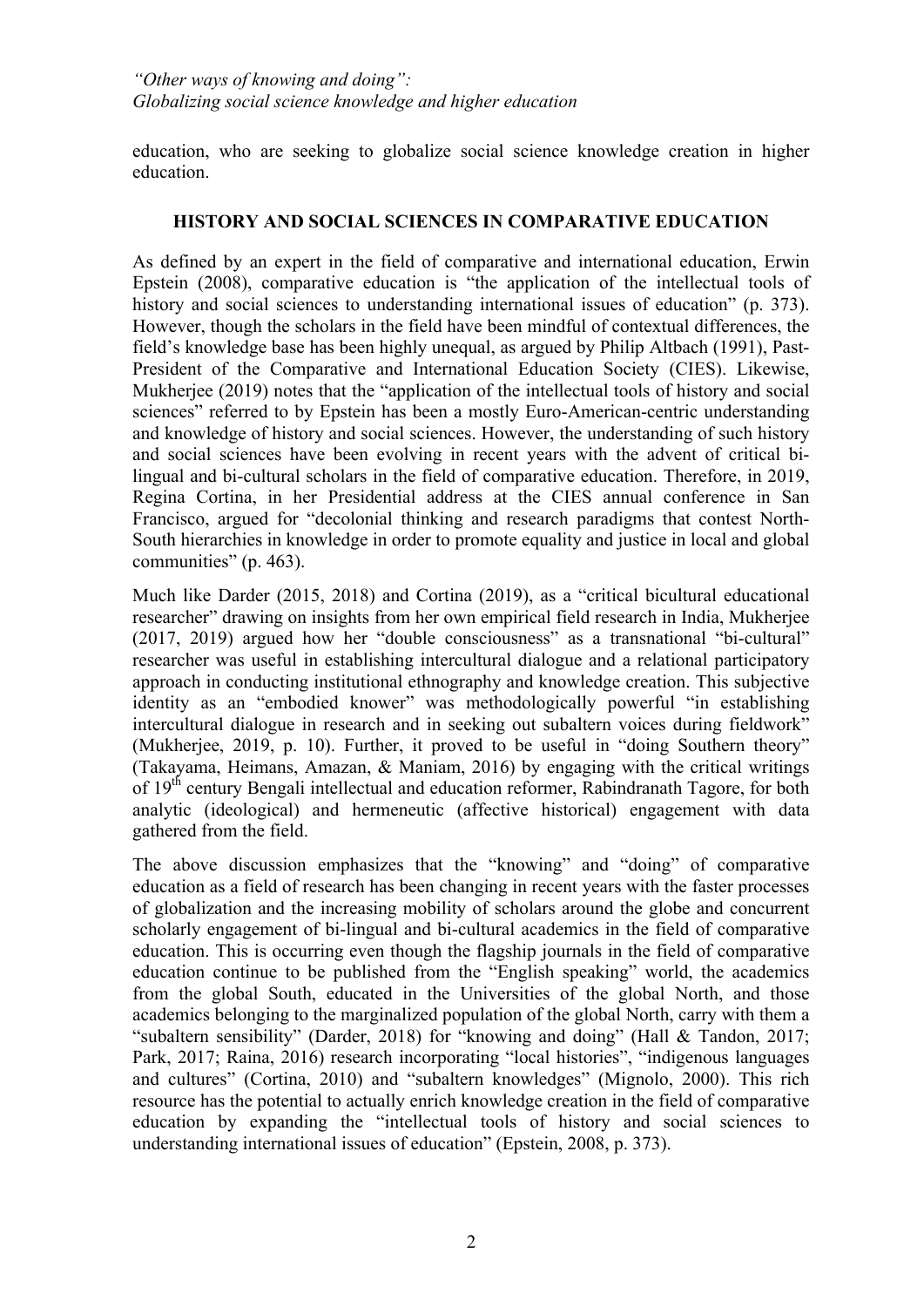## **"OTHER WAYS OF KNOWING AND DOING"**

For this special issue, five papers by six scholars,<sup>3</sup> out of the 20 presented at the international research symposium in India, were selected for publication. These papers conceptually engaged with the writings and work of Indian social thinkers. The papers draw on the theoretical and pedagogical work of Tagore regarding "decolonization of the mind", on the work of Gandhi regarding "decolonization of the heart", on the work of B.R. Ambedkar regarding "decolonization from social inequality", on the work of Savitribai Phule on "decolonizing care and gender" in education, and on the work of Rajesh Tandon regarding "decolonization of the political process and knowledge creation". Unfortunately, the paper analysing Savitribai Phule's work in India with regards to the spread of public education for girls, expanding the concept of care from home to school, had to be withdrawn by the author from this special issue due to the very serious caring challenges many women academics are facing now in the context of COVID-19 pandemic and global lockdowns. We look forward to publishing and reading her paper in some future issue of the journal.

The four papers published in this special issue efficaciously engage with the philosophies of Indigenous intellectuals from India, decolonizing epistemologies and methodologies for participatory knowledge creation. The papers suggest alternative possibilities of knowledge creation and decolonizing pedagogies for social change through the critical theoretical lenses and methodological approaches of intellectual thinkers and educational reformers from India, who were themselves products of the education of the "global North" and "Southern sensibilities" as colonial and postcolonial subjects.

Sanjukta Dasgupta, in her paper on Rabindranath Tagore, explores how Tagore repudiated the British school curriculum and education in India during his contemporary times. He believed that it colonized the human mind and suppressed its ability to question and think critically. Tagore's reforms in the education system primarily focussed on "decolonizing the mind". His emphasis on the Socratic mode of instruction that triggered intellectual curiosity and his criticism of rote-learning and conventional modes of teaching paved the way for the evolution of a cosmopolitan citizen, who was truly international but at the same time embedded in the local context. While for Tagore the pedagogic focus was centred on decolonizing the mind and, thereafter, coordination of the heart and the hand, for Gandhi, reform stemmed from "decolonization of the heart".

As Ratna Ghosh explains in her paper, Gandhi, who was equally influenced by both Western and Indian philosophies, had an educational approach, *Nai Talim* (literally meaning New Education), that focussed on reformation of "heart, head and hand" (3Hs) through "learning by doing" and "cognitive, spiritual and moral" development. Gandhi saw education as a means to unshackle social prejudices and mind-sets that stemmed from deep-rooted religious beliefs and social conventions. This was reflected in his encouragement of women's participation, his promotion of gender diversity and equality, and uplift of lower castes and outcaste *Dalits* (oppressed), whom he called *Harijans*.

Ironically, while Gandhi himself advocated for "decolonization of the heart", he could not unshackle his own mind from certain restrictive thoughts and belief systems and he was often accused of this by his fellow countrymen, lawyer, and chief architect of the Indian Constitution, Dr B.R. Ambedkar. For Ambedkar, educational reforms and knowledge

<sup>&</sup>lt;sup>3</sup> One of the papers is co-authored by two scholars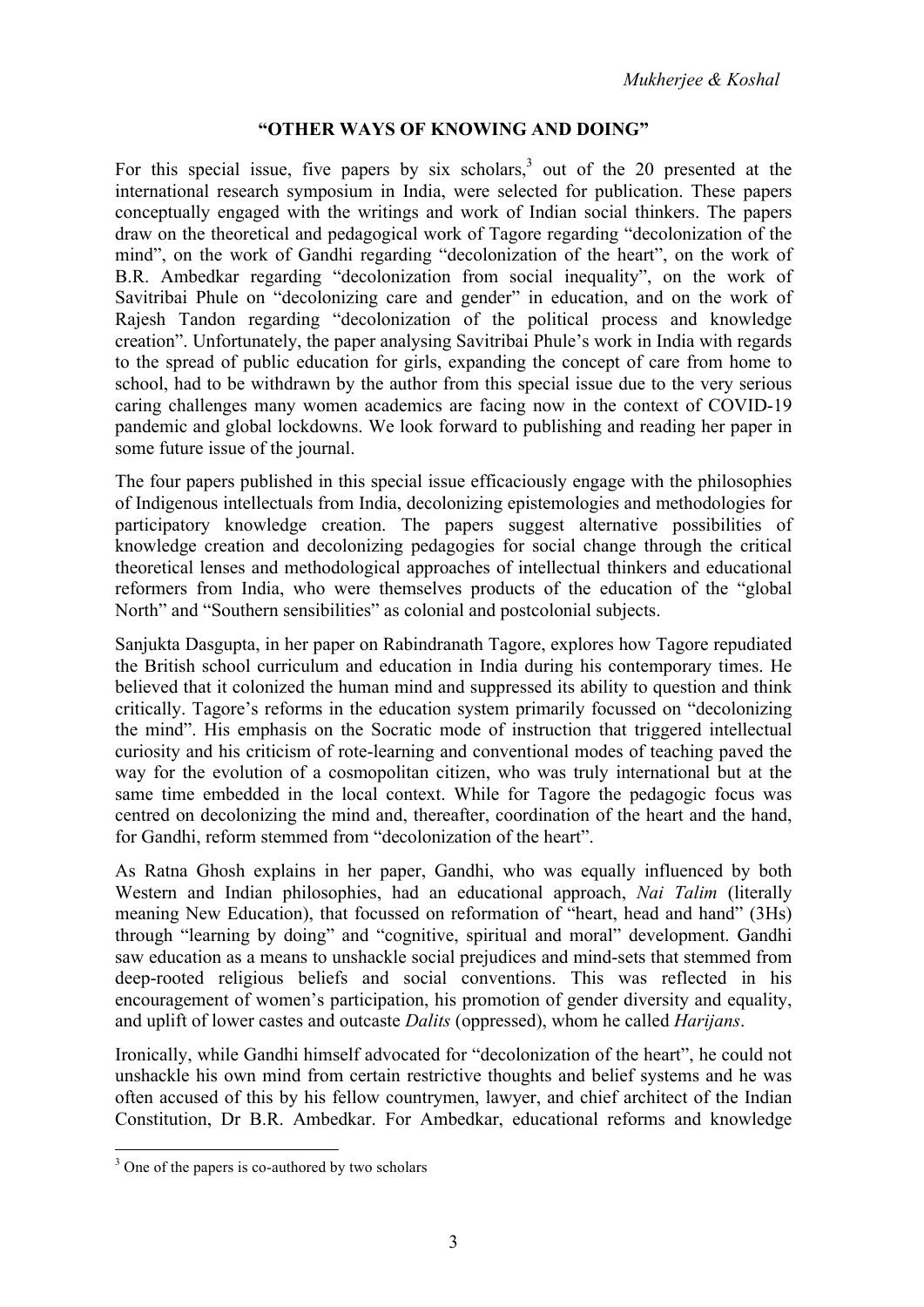### *"Other ways of knowing and doing": Globalizing social science knowledge and higher education*

production involved renouncing the feeling of "otherness" that was often directed at the students and children of lower castes in India. Ambedkar advocated for "decolonization from social inequality" and a move towards social democracy through imbibing the principles of "equality, liberty and fraternity". The Civic-Learning approach of education that he advocated had "social justice and social diversity" as its cornerstones. He firmly believed that this new approach was crucial for a newly independent country, which was becoming politically and economically democratic, but remained socially undemocratic. The paper by Nidhi S. Sabharwal informs more about this approach as implemented in schools and how it has played a crucial role in bringing an element of social justice in the education system.

Even on the concept and question of democracy, Gandhi and Ambedkar had different views. While Ambedkar proposed a more centralized planned structure of political economy, which is the current structure of the Indian nation state, Gandhi favoured a more decentralized approach embedded in the belief that power and democracy should follow a bottom-up approach, believing that only then would it be more participatory. The paper by Sukrit and Kaustuv is a testament to how involving Indigenous communities, learning from them, and making them part of the governance allows for the "decolonization of the political process and knowledge creation", thereby moving away from a process that is heavily borrowed and influenced by Western nation-states. The methodology for research literature on community development and adult education has evolved since 1975, with Bud Hall and Fals Borda's work (Hall & Tandon, 2017). Since 1982, this decolonizing community-based participatory research methodology has also been practised and promoted widely by the New Delhi-based civil society organization, Participatory Research in Asia, founded by Rajesh Tandon, who is the UNESCO Co-chair in CBR and social responsibility in higher education along with Bud Hall (Labigne, 2010).

## **DECOLONIZING VERSUS GLOBALIZING SOCIAL SCIENCE KNOWLEDGE**

In an interview given to the Journal of South Asian Studies, postcolonial Indian social theorist, Ashis Nandy called for a need to "start afresh in vernacular languages, in vernacular theoretical formations and formulations," while highlighting the limitation of his own "writings because [his] work, to a large extent, is related to the colonial experience. [His] writings, partly, are a reaction to it" and postcolonial studies is a "byproduct of Western intellectual effort" (Bilal, 2014, p. 726). Scholars across various disciplines and fields of research are increasingly arguing for "decolonizing the academy" both in the Global North and the Global South.

However, as the above quote from Ashis Nandy's interview highlights, this process will not be easy. We cannot deconstruct/decolonize our own hybrid postcolonial subjectivities. Even leading postcolonial thinker, Spivak (1999) acknowledged the fact that major works of European philosophy and social theory are useful intellectual tools, even as they tend to exclude the subaltern voices and thought processes of intellectuals of the Global South from their discussions. Moreover, Ashcroft, Griffiths, and Tiffin (first published in 1989) demonstrated, through their theoretical account of a wide range of postcolonial texts in English, that these texts were a radical critique of Eurocentric notion of language and literature as the "empire writes back"! (Ashcroft, Griffiths, & Tiffin, 2002).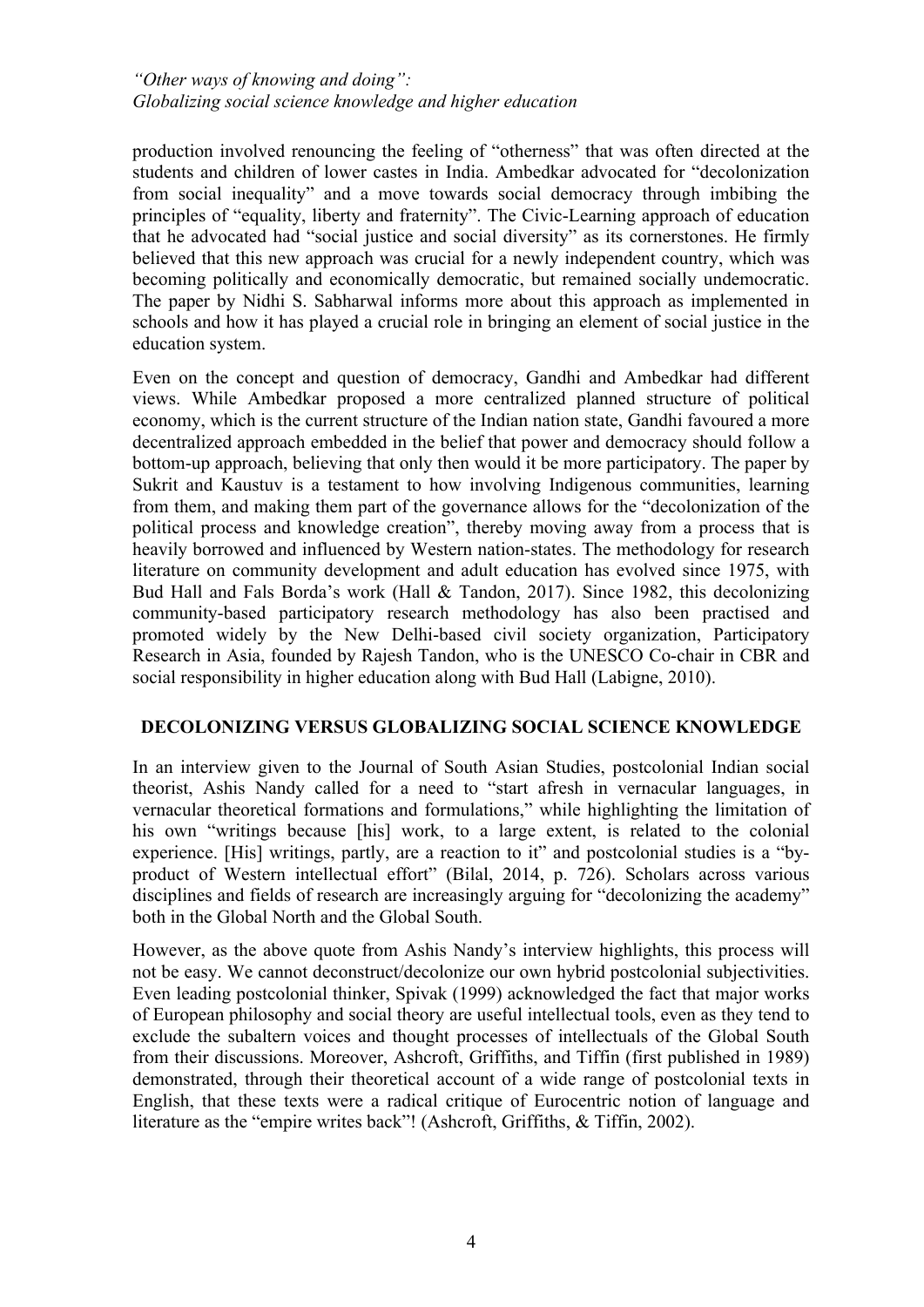The four articles in this special issue demonstrate that, even if we engage with the theoretical and methodological work of Indigenous intellectuals in English translation, it can still open-up a rich repertoire of knowledge for all of us. Hence, rather than deconstruction and decolonization, we argue for "globalizing social knowledge in higher education" by learning about "other ways of knowing and doing". We concur with the methodological draft for a global intellectual history and reconstruction of a global comparative perspective as a way forward in the twenty-first century, as proposed by Herbjørnsrud (2019). We hope that you enjoy reading these four papers and expand your epistemological horizon of "knowing and doing" from a global comparative perspective with a situated understanding of local histories and by engaging with the critical work of Indigenous intellectuals from India and countries around the world.

#### **REFERENCES**

- Altbach, P. G. (1991). Trends in comparative education. *Comparative Education Review*, *35*, 491–507.
- Ashcroft, B., Griffiths, G., & Tiffin, H. (2002). *The Empire writes back: Theory and practice in post-colonial literatures*. London and New York: Routledge.
- Bilal, M. U. R. (2014). "Our heroes were always androgynous": An interview with Ashis Nandy. *South Asia: Journal of South Asian Studies*, *37*(4), 726–738.
- Cortina, R. (2010). Empowering Indigenous languages and cultures: The impact of German bilateral assistance in Latin America. *European Education: Issues and Studies*, *42*(3), 53–67.
- Cortina, R. (2019). "The passion for what is possible" in comparative and international education. *Comparative Education Review*, *6*3(4), 463–479. doi: 10.1086/705411
- Darder, A. (2015). Decolonizing interpretive research: A critical bicultural methodology for social change, *International Education Journal: Comparative Perspectives, 14*(2), 63–77.
- Darder, A. (2018). Decolonizing interpretive research: Subaltern sensibilities and the politics of voice. *Qualitative Research Journal*. doi: 10.1108/QRJ-D-17-00056
- Epstein, E. (2008). Setting the normative boundaries: Crucial epistemological benchmarks in comparative education. *Comparative Education*, *44*(4), 373–386.
- Hall, B. L., & Tandon, R. (2017). Decolonization of knowledge, epistemicide, participatory research and higher education. *Research for All*, *1*(1), 6–19.
- Herbjørnsrud, D. (2019). Beyond decolonizing: Global intellectual history and reconstruction of a comparative method. *Global Intellectual History*. doi: 10.1080/23801883.2019.1616310
- Labine, A. (2010). Society for participatory research in Asia (PRIA). In H. K. Anheir & S. Toepler (Eds.), *International Encyclopedia of Civil Society*. New York: Springer.
- Mignolo, W. (2000). *Local histories/global designs: Coloniality, subaltern knowledges, and border thinking*. Princeton, NJ: Princeton University Press.